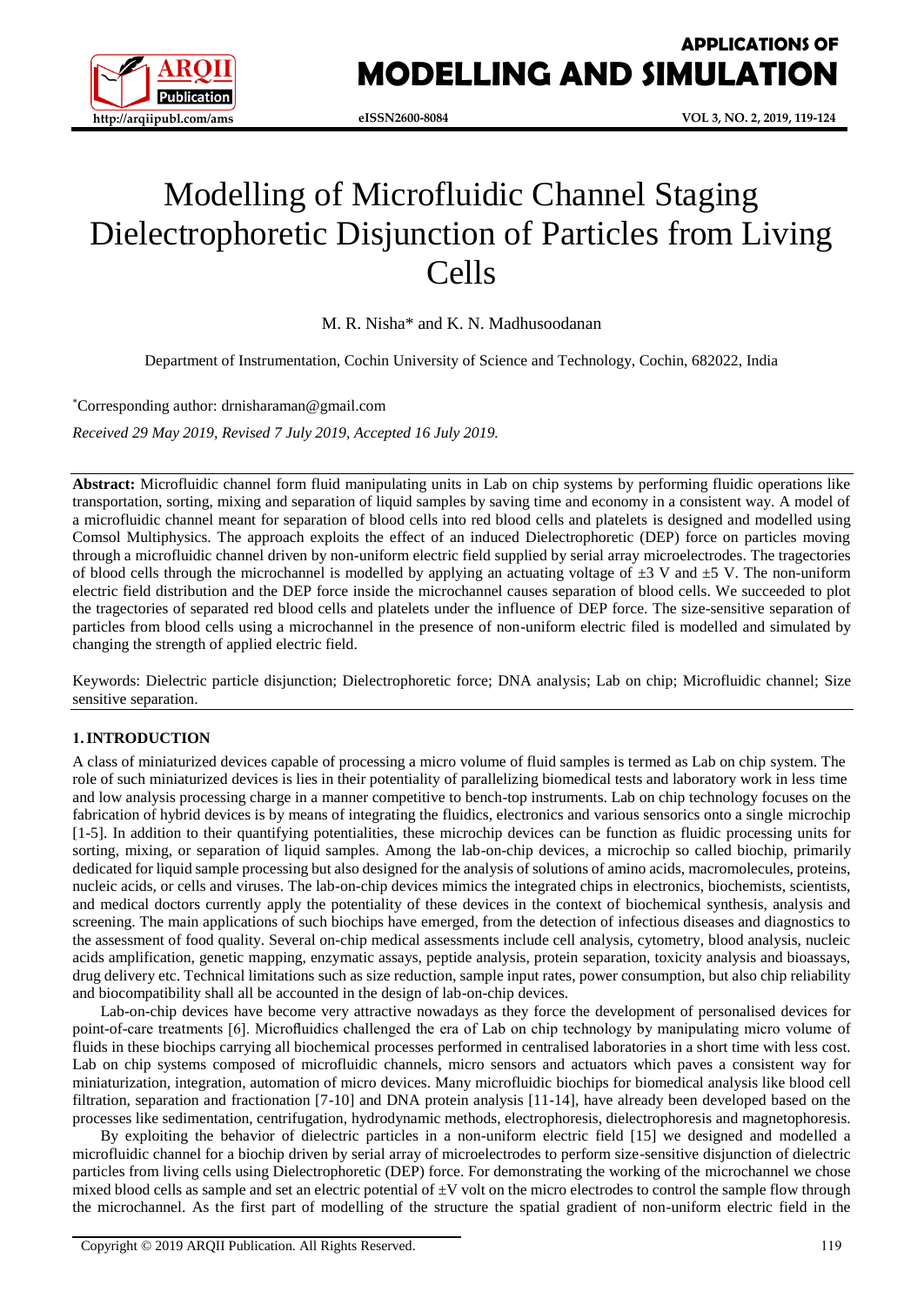frequency domain for the designed structure has been simulated using Comsol Multiphysics, and then we modeled splitting of platelets and red blood cells (RBCs) in this microfluidic structure.

# **2.MICROFLUIDIC CHANNEL DESIGN**

The model of microfluidic channel that we have designed for a biochip separates dielectric particles from living cells. Figure 1(a) shows the two dimensional geometry of designed structure of microfluidic channel that forms fluid processing unit in a biochip. It consists of two inlet1 and inlet2, for mixing and injecting blood cells with carrier fluid into the microchannel. Each inlet is designed to have a height of  $180\times10^{-6}$  m and  $40\times10^{-6}$  m. The inlet1 carries living cells say blood cells and inlet2 supplies carrier fluid. We have simulated the working of the present micro device for two different operating voltages such as  $\pm 3$  V or  $\pm$ 5 V. The inflow velocity for inlet2 has been set as  $450\times10^{-6}$  m/s which is greater than that of inlet1 say  $120\times10^{-6}$  m/s. A serial array of square microelectrode has a dimension of  $30\times10^{-6}$  m configured on either side of microchannel act as micro actuators to perform the disjunction of blood cells inside the microchannel. Each microelectrode has an alternating polarity of either V+ or V- volt. Motion through a non-uniform electric field, creates a DEP force on these dielectric particles causes a DEP separation of blood cells into platelets and red blood cells. The separated cells can be ejected out through outlets in which outlet1 and outlet2 have the same dimension as that of inlet.

## **3. SIMULATION METHODOLOGY**

This model evaluates the disjunction of dielectric particles from blood cells, when they pass through a microchannel with a non-uniform electric field distribution. The non-uniform electric field created by microelectrodes embedded on either side of the microchannel induces a Dielectrophoretic (DEP) force on the suspended dielectric cells in the blood sample due to interaction of the particle induced dipoles with the spatial gradient of the electric field. When the electric field is computed in the frequency domain, the DEP force expressed in Equation (1) contributes to the total force acting on the particles [16]

$$
F_{ext} = 2\pi r^3 \varepsilon_m real \left(\frac{\varepsilon_p - \varepsilon_c}{\varepsilon_p + 2\varepsilon_c}\right) \nabla |E_{rms}|^2
$$
\n(1)



Figure 1(a). Two dimensional geometry of the modeled microchannel



Figure 1(b). Structure of red blood cells and platelets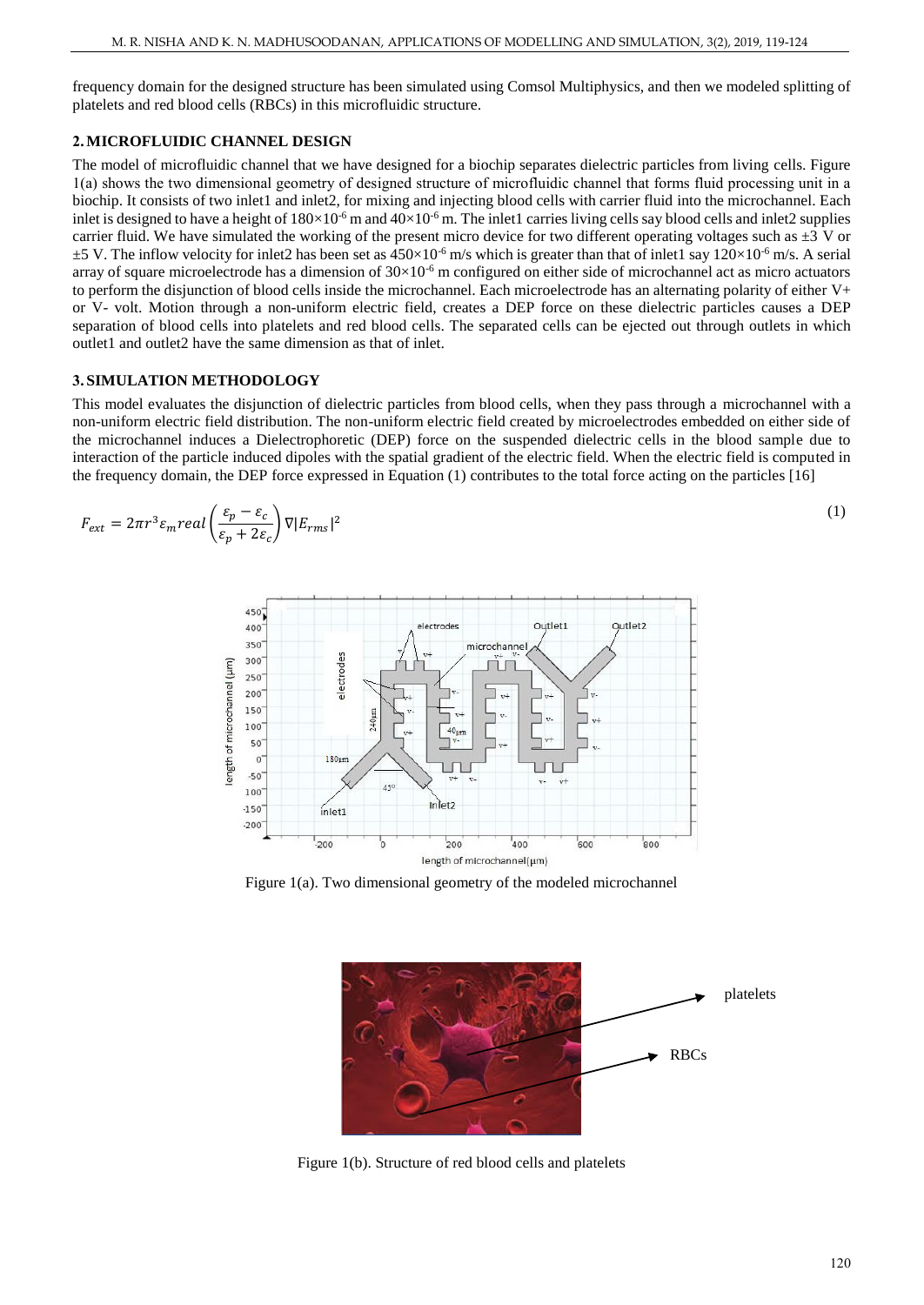where  $\varepsilon_c$  is the complex relative permittivity of the carrier fluid,  $\varepsilon_p$  is the complex relative permittivity of the particle and  $E_{rms}$ is the root mean square electric field. For fields that are computed in the frequency domain, the complex permittivity can be expressed as

$$
\varepsilon = \varepsilon + \frac{i\,\sigma}{\omega} \tag{2}
$$

where  $\varepsilon$  is the permittivity,  $\sigma$  is the conductivity and  $\omega$  is the angular frequency of the electric field. This expression has been useful for approximating the DEP behaviour of particles such as RBCs. The shape of real red blood cells are biconcave disks having diameter in the range of 6-8 µm and that of platelets are biconvex discoid structures having a diameter of 2-3 µm (Figure 1(b)). Both these particles contain an inner part and outer layers means membrane. The thickness of inner and outer regions of blood cells is different. Because of the dielectric nature of these particles, DEP force causes polarisation in these particles while placing in a non-uniform electric field. It causes different values of dielectric constants or permittivity for inner and outer portions of the blood cells. In this simulation study we replaced both RBCs and platelets by a homogeneous particles comprising of an interior particle (its permittivity is same as that of original particle) surrounded by thin layer of dielectric shells. The dielectric particles in a non-uniform electric field can be replaced by the dielectric shells and the complex permittivity of the shell can differ from the complex permittivity of the rest of the particle. When computing the DEP force, the complex permittivity of the particle is replaced by the equivalent complex relative permittivity  $\varepsilon_{eq}$  [17] as

$$
\varepsilon_{eq} = \varepsilon_s \frac{\left(\frac{r_0}{r_i}\right)^3 + 2\left(\frac{\varepsilon_p - \varepsilon_s}{\varepsilon_p + 2\varepsilon_s}\right)}{\left(\frac{r_0}{r_i}\right)^3 - 2\left(\frac{\varepsilon_p - \varepsilon_s}{\varepsilon_p + 2\varepsilon_s}\right)}
$$
(3)

where  $r_0$  and  $r_i$  are the outer and inner radii of the shell, respectively,  $\mathcal{E}_p$  and  $\mathcal{E}_s$  are the complex relative permittivity of the particle and complex relative permittivity of the outer shell. For this model, the shell parameters for platelets and RBCs are obtained from the literature [18-21]. In this simulation, we have used three physics interfaces available in Comsol Multiphysics like Fluid Flow module, to model fluid flow inside the microchannel, AC Electric Currents module to model the electric field in the microchannel, and Particle Tracing for Fluid Flow (Particle Tracing Module) to compute the trajectories of red blood cells and platelets under the influence of drag force and DEP forces. Using these interfaces, we have followed three important steps to model the microfluidic separation of blood cells. The three important steps are:

- 1. Solved the steady state fluid dynamics and frequency domain (AC) electric potential.
- 2. Used a Time Dependent evaluation which utilises the solution from step 1 and estimates the particle trajectories in the presence of electric field that separates mixed blood cells into platelets and RBCs.
- 3. Plots the trajectories of blood cells without applying an external electric field.

#### **4. RESULTS AND DISCUSSION**

For this micro device, the blood cell separations with and without applying the electric potential to the microchannel have been simulated using Comsol Multiphysics considering the effect of a DEP force field. When no electric field is applied, only drag force due to carrier fluid drives the whole blood cells so they follow the same path and exit through the same outlet. Figure 2 shows the trajectories of RBCs without applying the electric field. By first step of the simulation, a non-uniform electric field distribution inside the microchannel is obtained after applying an electric potential of  $\pm 3$  V. We have repeated the simulation for the same device by changing the value of electric potential into  $\pm 5$  V. Figures 3(a) and 3(b) show the non- uniform electric field distribution inside the microchannel obtained by solving electric potential in the frequency domain.

As the second step of the study we obtain the trajectories of separated blood cells inside the microchannel under the influence of DEP force. The effect of DEP force is such that it separates RBCs and platelets due to their differences in their dielectric properties, traces different paths, finally platelets reaches out through outlet2 and RBCs through outlet1 of the microfluidic device. When we changed the value of electric potential, separated path traced by dielectric particles are almost same. Figures 4(a) and 4(b) show the trajectories of separated platelets and red blood cells inside the microchannel when an electric field of  $\pm 3$  V and  $\pm 5$  V is applied. Platelets are displayed in blue and red blood cells are displayed in red. Figures 4(a) and 4(b) clearly indicate the action of DEP force on particle separation in blood cells. There is a slight difference the electric field distribution that we obtained for  $\pm 3$  V and  $\pm 5$  V. Due to that small difference electric field, gradient the path of platelets gets deviated to the increased electric field distribution. A DEP force is nothing but a force exerted on a dielectric particle when it is subjected to a non-uniform electric field. An induced polarization in the dielectric particles causes the DEP force which is proportional to the gradient of the electric potential. The DEP force is sensitive to the size, shape, and dielectric properties in the blood cells, so platelets and RBCs get separated due to the difference in their size, relative permittivity and electrical conductivity.

Another application of this model is in the field of DNA and protein analysis. A single stranded DNA mixed with a buffer solution can be feed to the microchannel through any one of the inlet. Operating the device by changing the frequency of electric field will result in the DEP trapping of the molecules. The pulling out the molecules will be in the direction of higher electric field gradient. Using this idea, we can apply the above designed microchannel for separating phosphates and nucleotides in DNA. The present model of microchannel can be realised by fabricating a three dimensional structure of polymer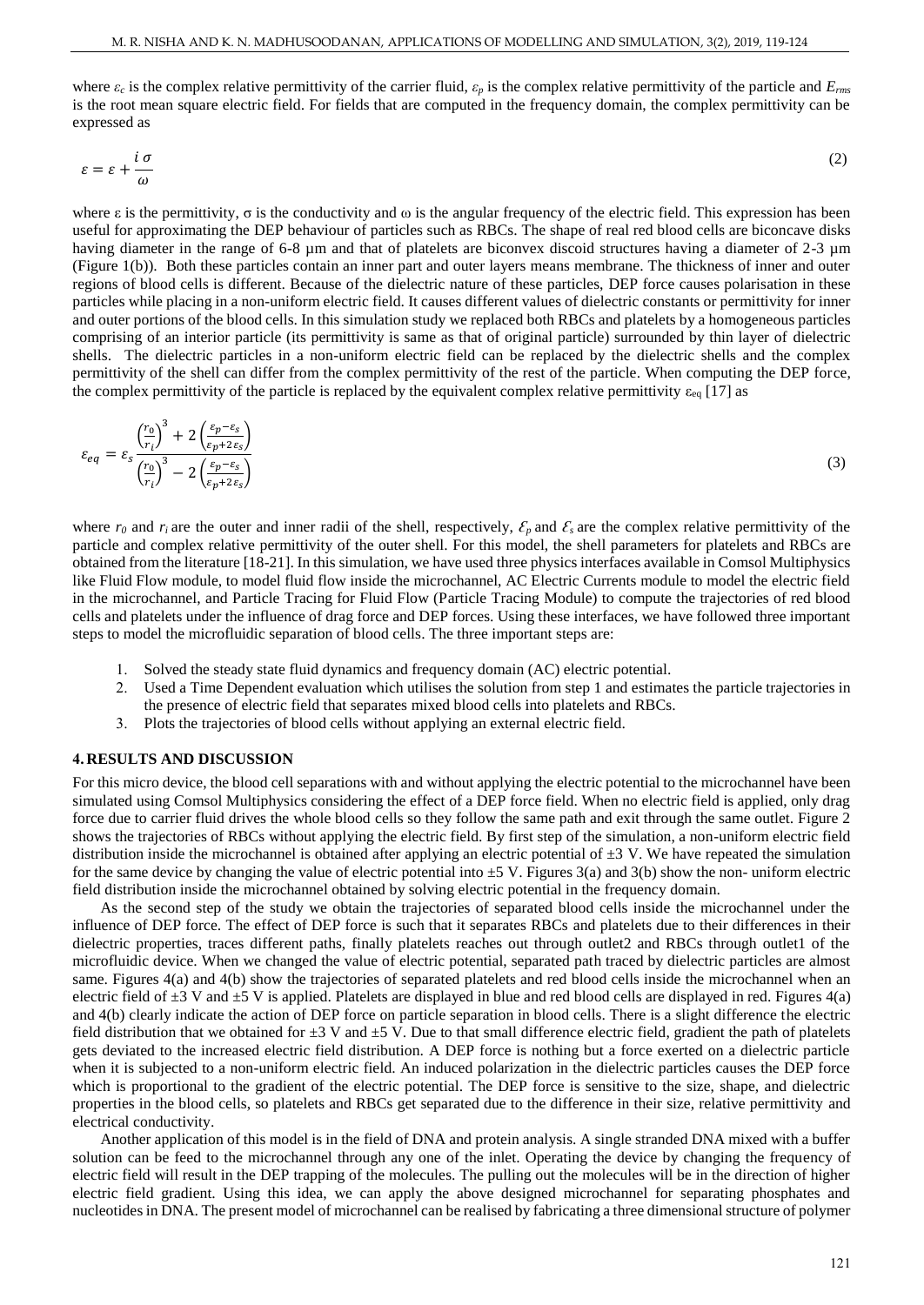microfluidic device using Poly Dimethyl Siloxane (PDMS) based on the design mentioned above. We can choose a fabrication method so called soft photolithography, so that a very thin layer of microelectrodes made up of gold can be easily deposited as a serial array on either side of PDMS layer. More systematic process is needed when a two dimensional model of microchannel is converted into a three dimensional structure with a higher particle separation efficiency.



Figure 2. The trajectories of blood cells without applying the electric field, V=0



Figure 3(a). The non-uniform electric field distribution inside the microchannel when  $\pm 3$  V is applied



Figure 3(b). The non-uniform electric field distribution inside the microchannel when  $\pm$ 5 V is applied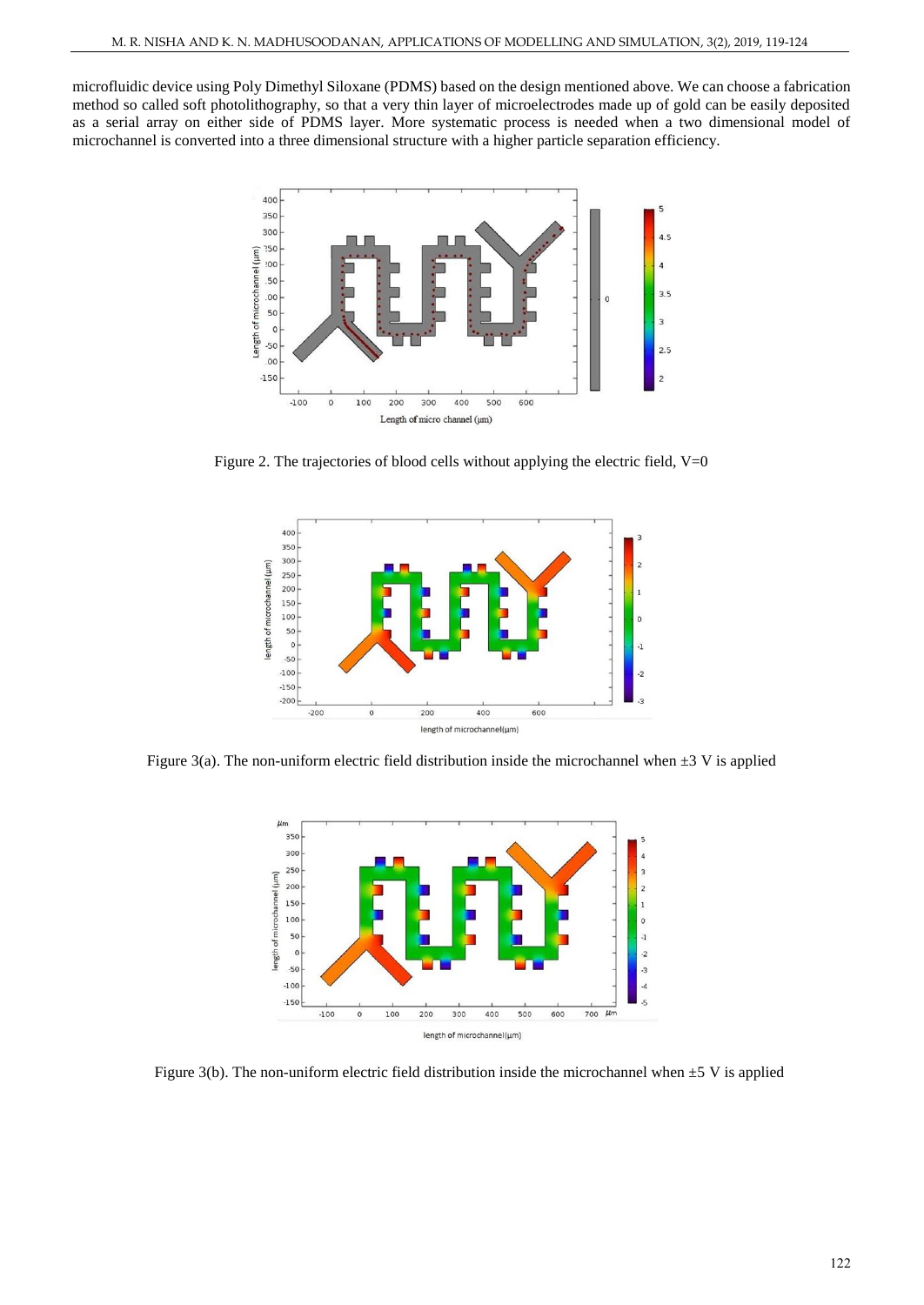

Figure 4(a). The disjunction blood cells into platelets and red blood cells in a DEP force field when an electric potential of  $\pm$ 3 V is applied





# **5. CONCLUSIONS**

By this model we design a microchannel for a biochip for size sensitive separation of dielectric particles from living cells. The present model of microfluidic channel can form a noteworthy part of a lab on chip system for performing biochemical process like separating platelets from blood cells, nucleotides from DNA or separating amino acids from proteins etc. These biochips can be developed into personalised devices for counting or measuring strength of the dielectric parts in living cells based on their sizes. This will be helpful for the personal diagnosis of various kinds of diseases decided by these parts of living cells saving the economy and time in large extend.

## **6. ACKNOWLEDGEMENTS**

This work was supported by Post-Doctoral Fellowship program of Cochin University Science and Technology, Cochin, India.

### **REFERENCES**

- [1] P. C. H. Li, *Microfluidic Lab-on-a-chip for Chemical and Biological Analysis and Discovery.* Boca Raton, FL: CRC Press, 2006.
- [2] T. Zhang, K. Chakraborty and R. B. Fair, *Microelectrofluidic Systems*. Boca Raton, FL: CRC Press, 2002.
- [3] D. R. Reyes, D. Iossifidis, P. A. Auroux and P. A. Manz, Micro total analysis systems: 1. Introduction, theory, and technology, *Analysis Chemistry*, 74, 2623–2636, 2002.
- [4] A. Auroux, D. R. Reyes, D. Iossifidis and P. A. Manz, Micro total analysis systems: 2. Analytical standard operations and applications, *Analysis Chemistry*, 74, 2637-2652, 2002.
- [5] J. West, M. Becker, S. Tombrink and A. Manz, Micro total analysis systems: latest achievements, *Analysis Chemistry*, 80, 4403-4419, 2008.
- [6] G. J. Kost, *Principles and Practice of Point-of-care Testing.* Philadelphia, PA: Lippincott Williams and Wilkins, 2002.
- [7] J. Steigert, T. Brenner, M. Grumann, L. Riegger ,S. Lutz, R. Zengerle and J. Ducree, Integrated siphon-based metering and sedimentation of whole blood on hydrophilic lab-on-a-disk, *Biomedical Microdevices*, 9, 675-679, 2007.
- [8] A. Oki, M. Takai, H. Ogawa, Y. Takakura, T. Fukazawa, J. Kikuchi, Y. Ito, T. Ichiki and Y. Horiike, Healthcare chip for